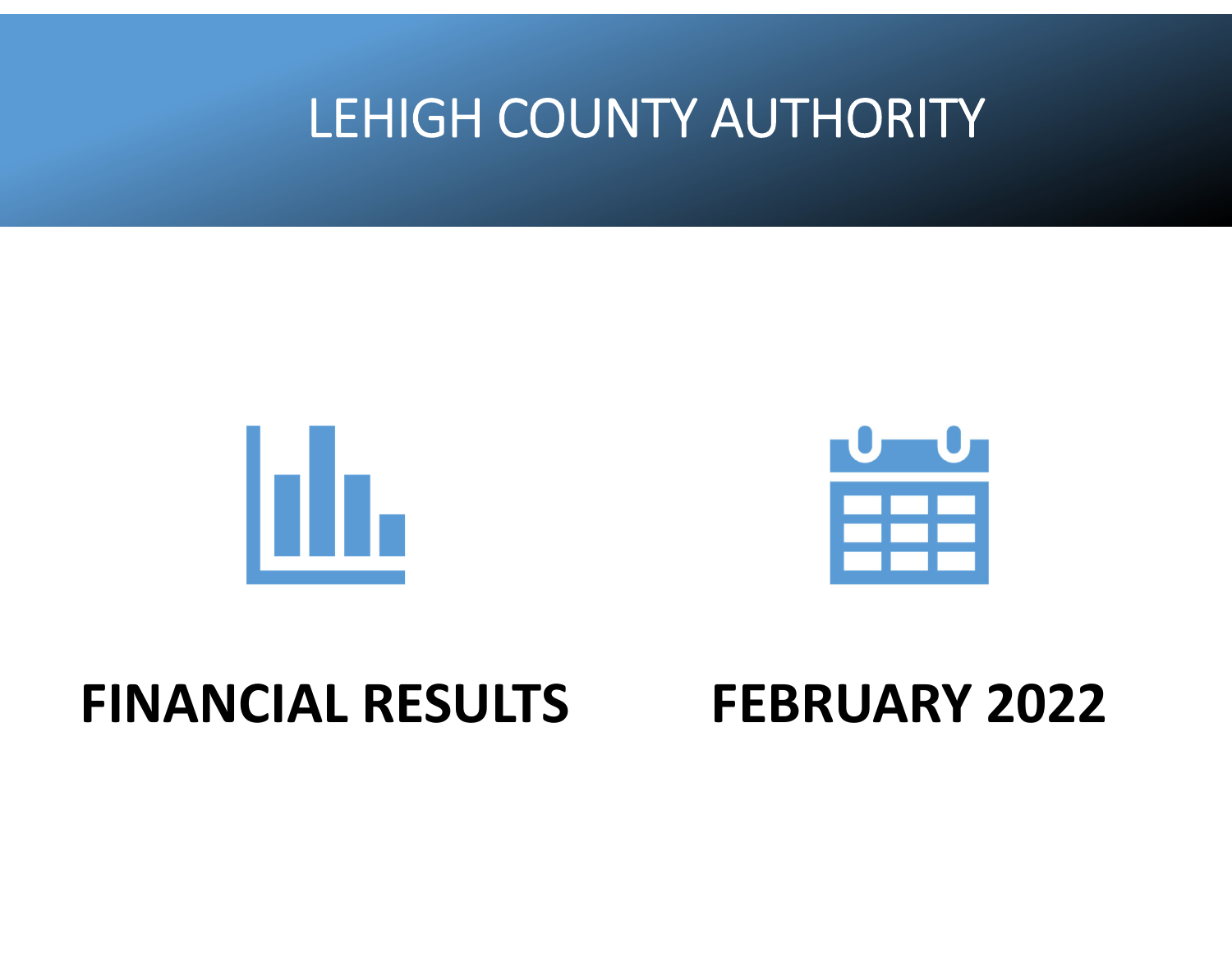#### **SUMMARY FIGURES**

|                                    | <b>MONTH</b>  |           |               |
|------------------------------------|---------------|-----------|---------------|
| <b>FEBRUARY 2022</b>               | <b>Actual</b> | Q1 FC     | <b>FC Var</b> |
| Income Statement                   |               |           |               |
| Suburban Water                     | 215,096       | 162,188   | 52,907        |
| Suburban Wastewater                | 132,289       | 154,071   | (21, 782)     |
| <b>City Division</b>               | 1,618,526     | 1,402,666 | 215,860       |
| <b>Total LCA</b>                   | 1,965,910     | 1,718,925 | 246,985       |
| <b>Cash Flow Statement</b>         |               |           |               |
| <b>Suburban Water</b>              | 379,487       | 328,134   | 51,353        |
| Suburban Wastewater                | 555,862       | 357,685   | 198,178       |
| <b>City Division</b>               | 2,048,084     | 2,090,974 | (42, 890)     |
| <b>Total LCA</b>                   | 2,983,434     | 2,776,792 | 206,641       |
| <b>Debt Service Coverage Ratio</b> |               |           |               |
| <b>Suburban Water</b>              | 2.18          | 1.93      | 0.25          |
| Suburban Wastewater                | 10.87         | 10.67     | 0.20          |
| <b>City Division</b>               | 2.74          | 2.62      | 0.12          |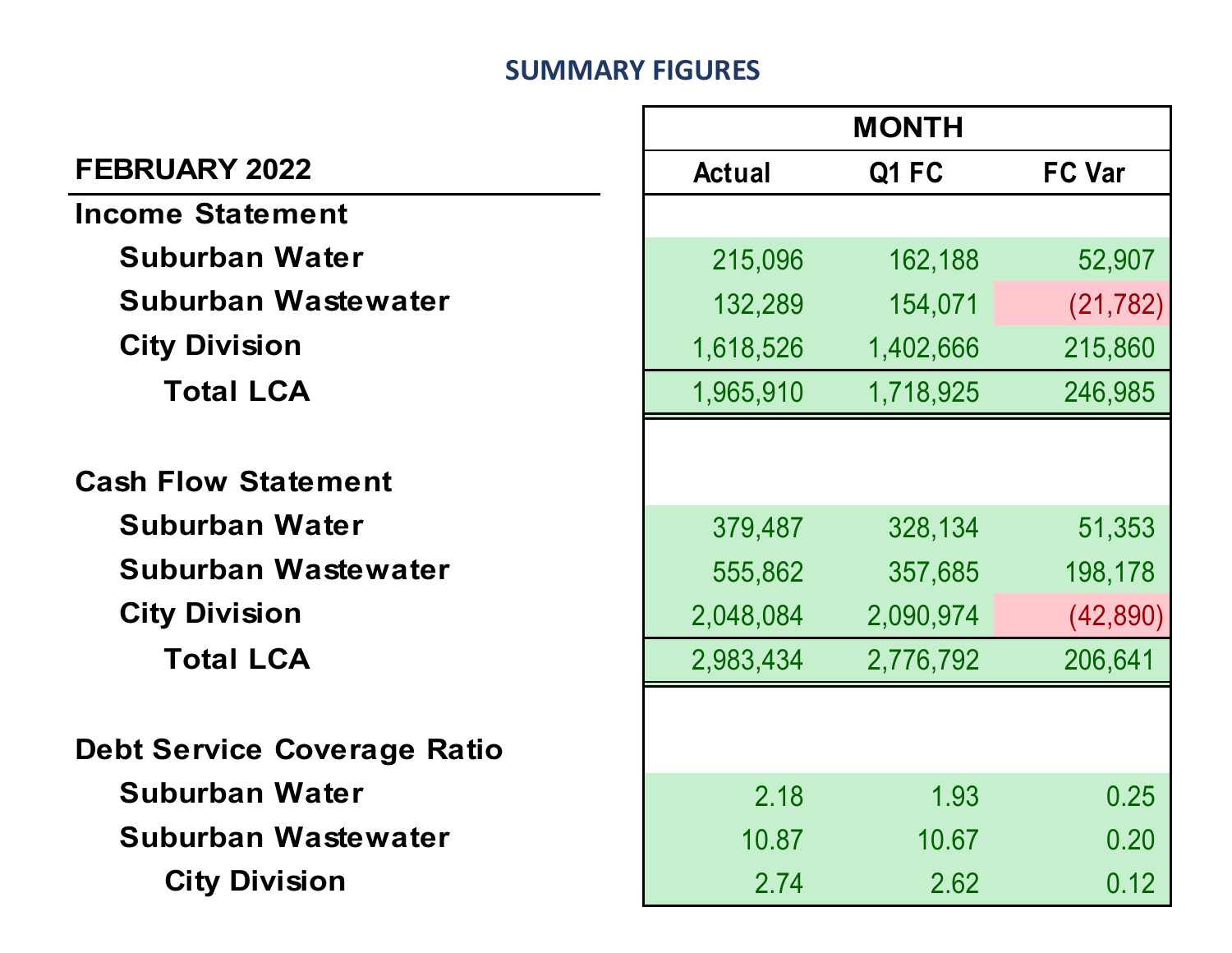#### **SUMMARY FIGURES**

Г

| <b>YEAR TO DATE</b>                |               |           |               |
|------------------------------------|---------------|-----------|---------------|
| <b>FEBRUARY 2022</b>               | <b>Actual</b> | Q1 FC     | <b>FC Var</b> |
| <b>Income Statement</b>            |               |           |               |
| Suburban Water                     | 375,674       | 322,767   | 52,907        |
| Suburban Wastewater                | 59,412        | 81,194    | (21, 782)     |
| <b>City Division</b>               | 2,047,058     | 1,831,199 | 215,860       |
| <b>Total LCA</b>                   | 2,482,144     | 2,235,159 | 246,985       |
| <b>Cash Flow Statement</b>         |               |           |               |
| <b>Suburban Water</b>              | 94,376        | 43,024    | 51,353        |
| Suburban Wastewater                | 2,127,322     | 1,929,144 | 198,178       |
| <b>City Division</b>               | 175,364       | 218,254   | (42,890)      |
| <b>Total LCA</b>                   | 2,397,062     | 2,190,421 | 206,641       |
| <b>Debt Service Coverage Ratio</b> |               |           |               |
| <b>Suburban Water</b>              | 2.07          | 1.94      | 0.12          |
| Suburban Wastewater                | 9.22          | 9.12      | 0.10          |
| <b>City Division</b>               | 2.28          | 2.22      | 0.06          |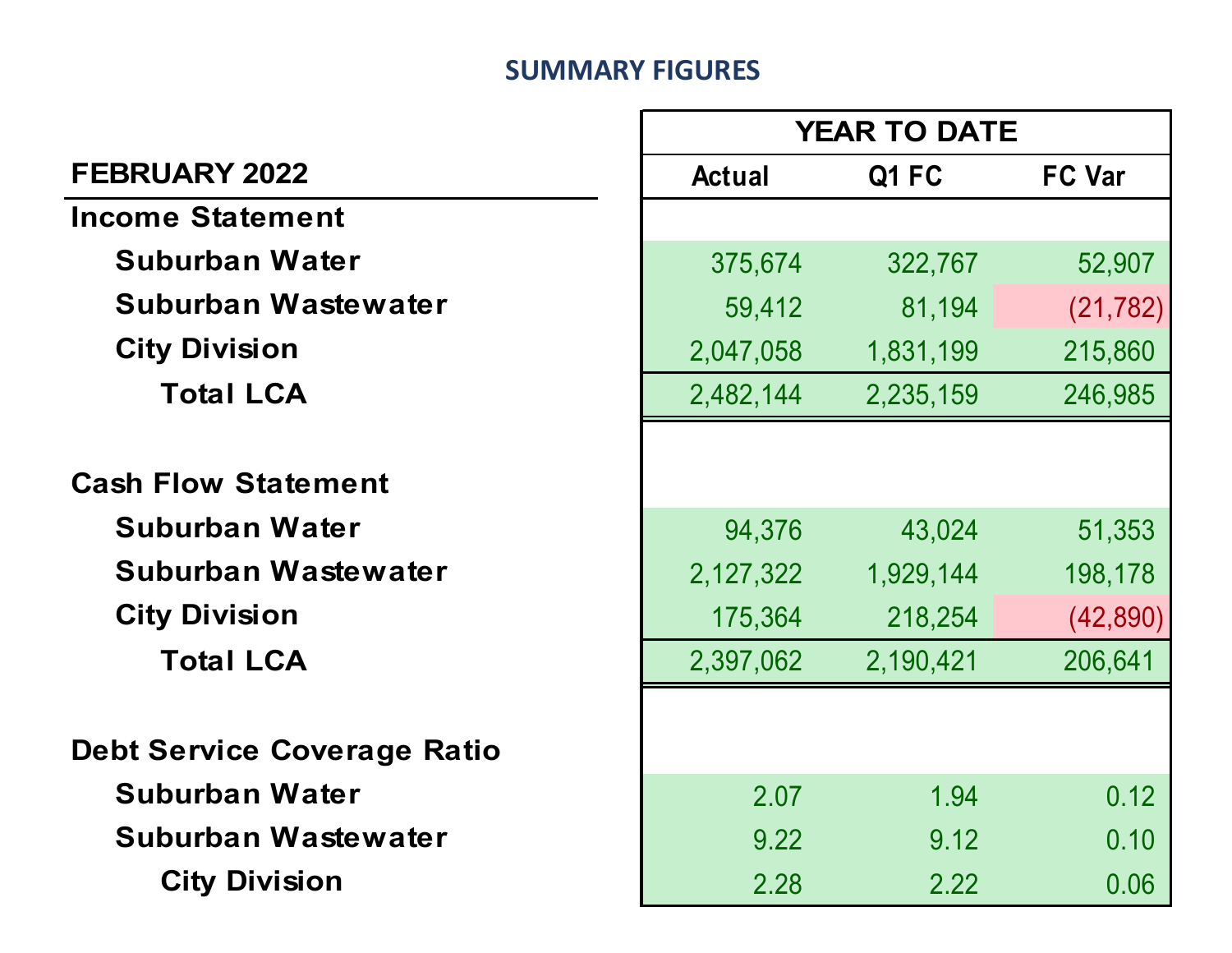#### **SUMMARY FIGURES**

г

|                                    | <b>FULL YEAR</b> |               |                |
|------------------------------------|------------------|---------------|----------------|
| <b>FEBRUARY 2022</b>               | Q1 FC            | <b>Budget</b> | <b>Bud Var</b> |
| <b>Income Statement</b>            |                  |               |                |
| Suburban Water                     | 2,159,847        | 2,094,223     | 65,624         |
| Suburban Wastewater                | 1,628,104        | 1,788,879     | (160, 775)     |
| <b>City Division</b>               | 2,115,567        | 2,194,319     | (78, 752)      |
| <b>Total LCA</b>                   | 5,903,518        | 6,077,421     | (173, 903)     |
|                                    |                  |               |                |
| <b>Cash Flow Statement</b>         |                  |               |                |
| <b>Suburban Water</b>              | 511,304          | 402,292       | 109,012        |
| Suburban Wastewater                | 4,318,098        | 4,353,353     | (35, 255)      |
| <b>City Division</b>               | 5,508,265        | 5,439,552     | 68,713         |
| <b>Total LCA</b>                   | 10,337,667       | 10,195,198    | 142,469        |
|                                    |                  |               |                |
| <b>Debt Service Coverage Ratio</b> |                  |               |                |
| <b>Suburban Water</b>              | 2.03             | 2.01          | 0.02           |
| Suburban Wastewater                | 10.72            | 10.82         | (0.09)         |
| <b>City Division</b>               | 1.66             | 1.67          | (0.01)         |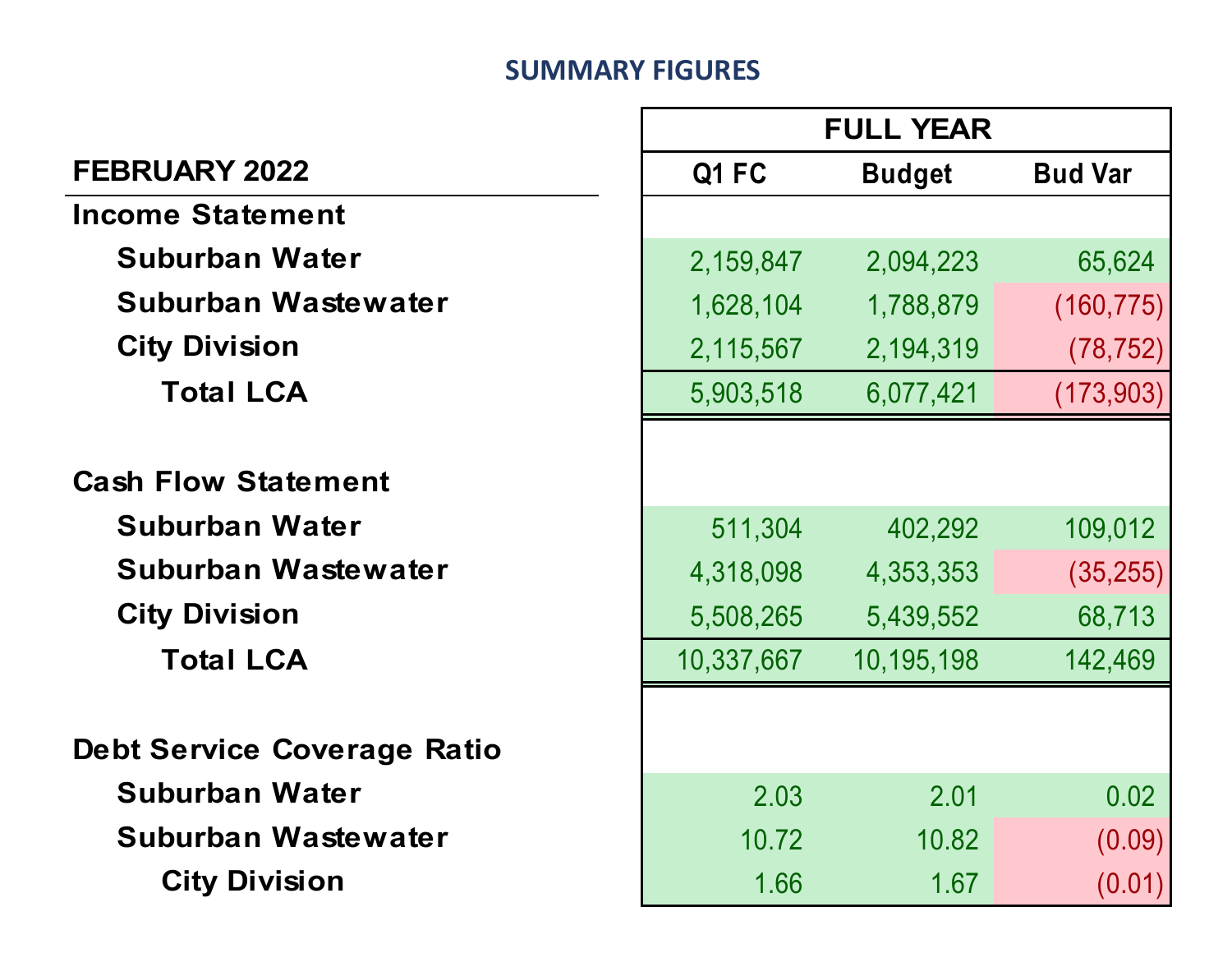# YTD Major Factors – Suburban Water

## NET INCOME

- $\bullet$ Positive - \$376k
- • Higher than FC by \$53k
	- Operating Revenues higher by \$40k
	- Operating Expenses lower by \$24k
	- Financial unfavorable by \$11k (higher interest expense)

### CASH FLOWS

- $\bullet$ Positive (Surplus) - \$94k
- • Higher than FC by \$51k
	- Cash from operations higher by \$69k
	- Debt service higher by \$18k
	- Oher financial unfavorable by \$5k
	- Capex lower by \$5k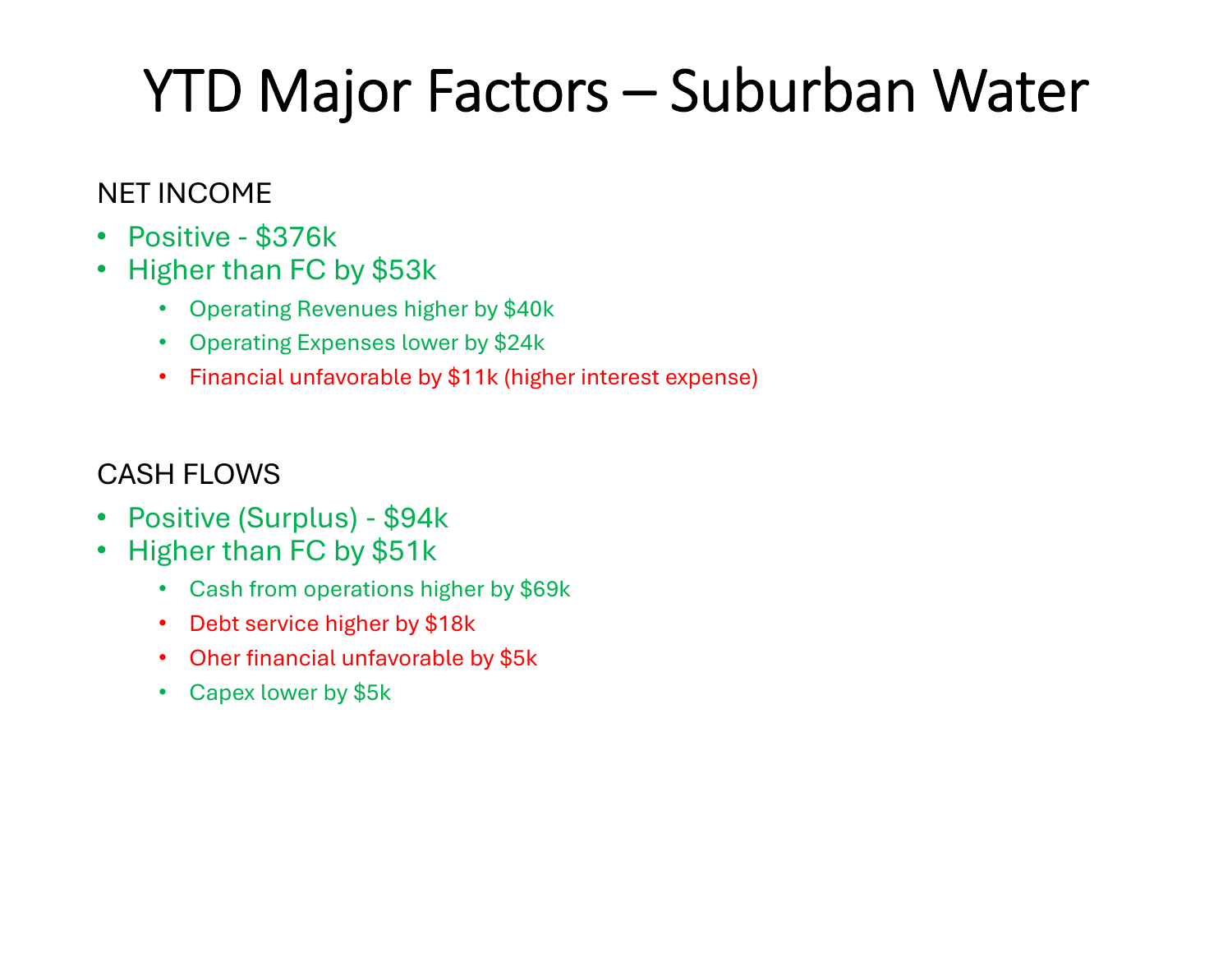# YTD Major Factors – Suburban Wastewater

## NET INCOME

- $\bullet$ Positive - \$59k
- Lower than FC by \$22k
	- Operating Revenues lower by \$8k
	- Operating Expenses lower by \$13k
	- Financial unfavorable by \$27k on lower investment income

## CASH FLOWS

- $\bullet$ Positive (Surplus) - \$2.1m
- $\bullet$  Higher than FC by \$198k
	- Cash from operations higher by \$39k
	- Debt service in line with FC
	- Financial unfavorable by \$27k on lower investment income
	- Capex lower by \$186k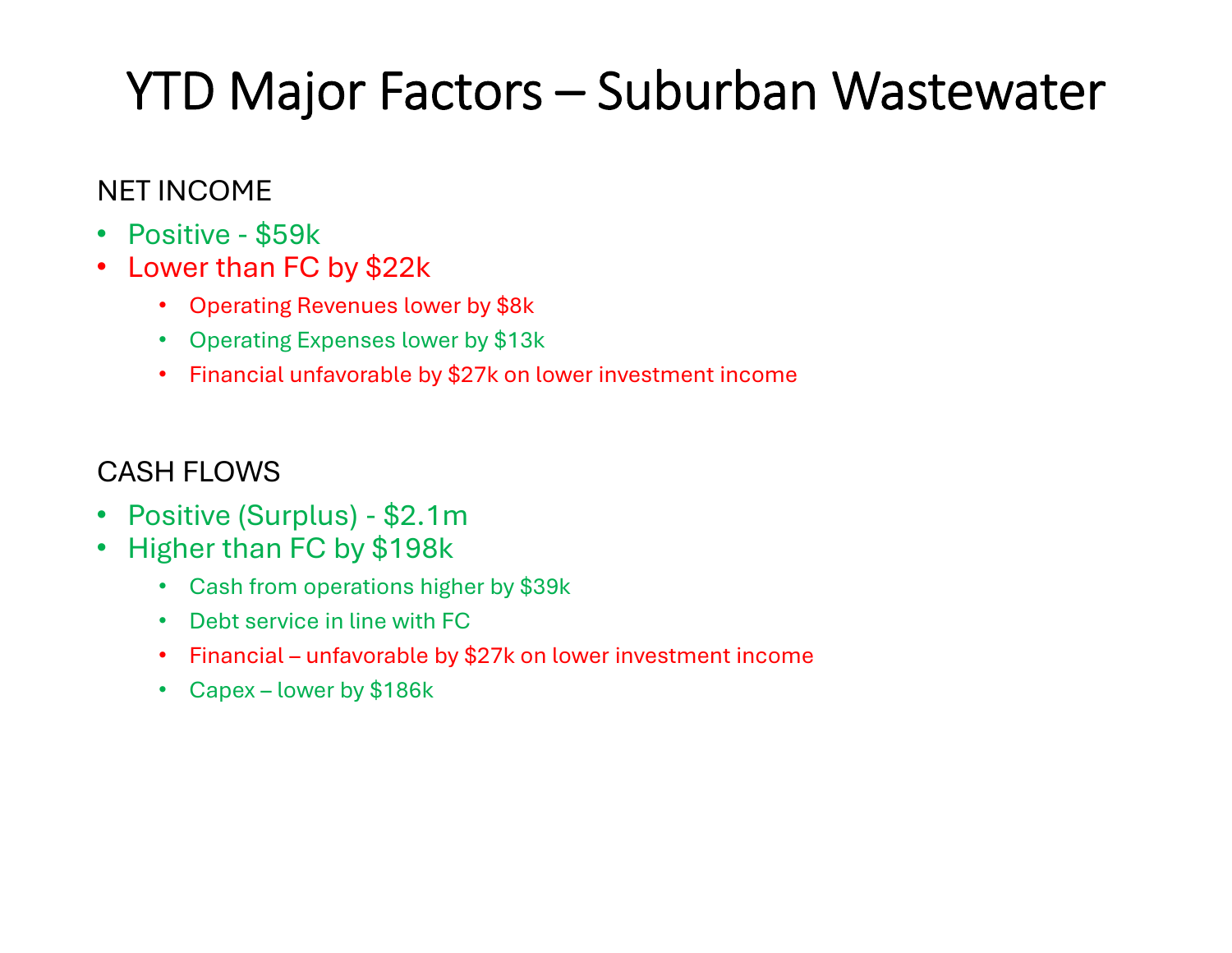# YTD Major Factors – City Division

## NET INCOME

- •Positive - \$2.0m
- • Higher than FC by \$216k
	- Operating Revenues higher by \$21k
	- Operating Expenses lower by \$142k on lower labor & utilities
	- Financial favorable by \$53k on lower interest expense

## CASH FLOWS

- $\bullet$ Positive (Surplus) - \$175k
- • Lower than FC by \$43k
	- Cash from operations higher by \$176k
	- Interest payments higher by \$16k
	- Capex higher by \$203k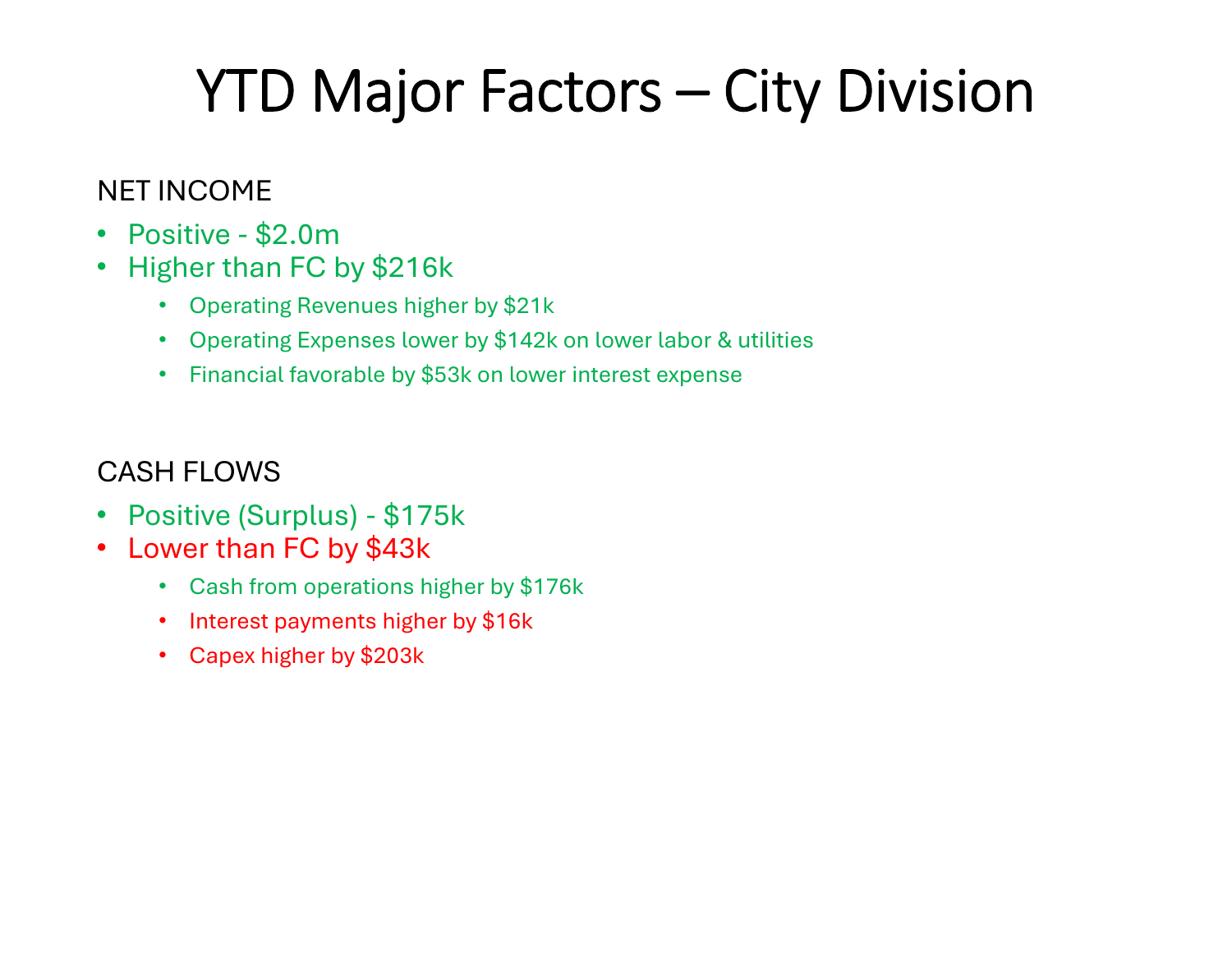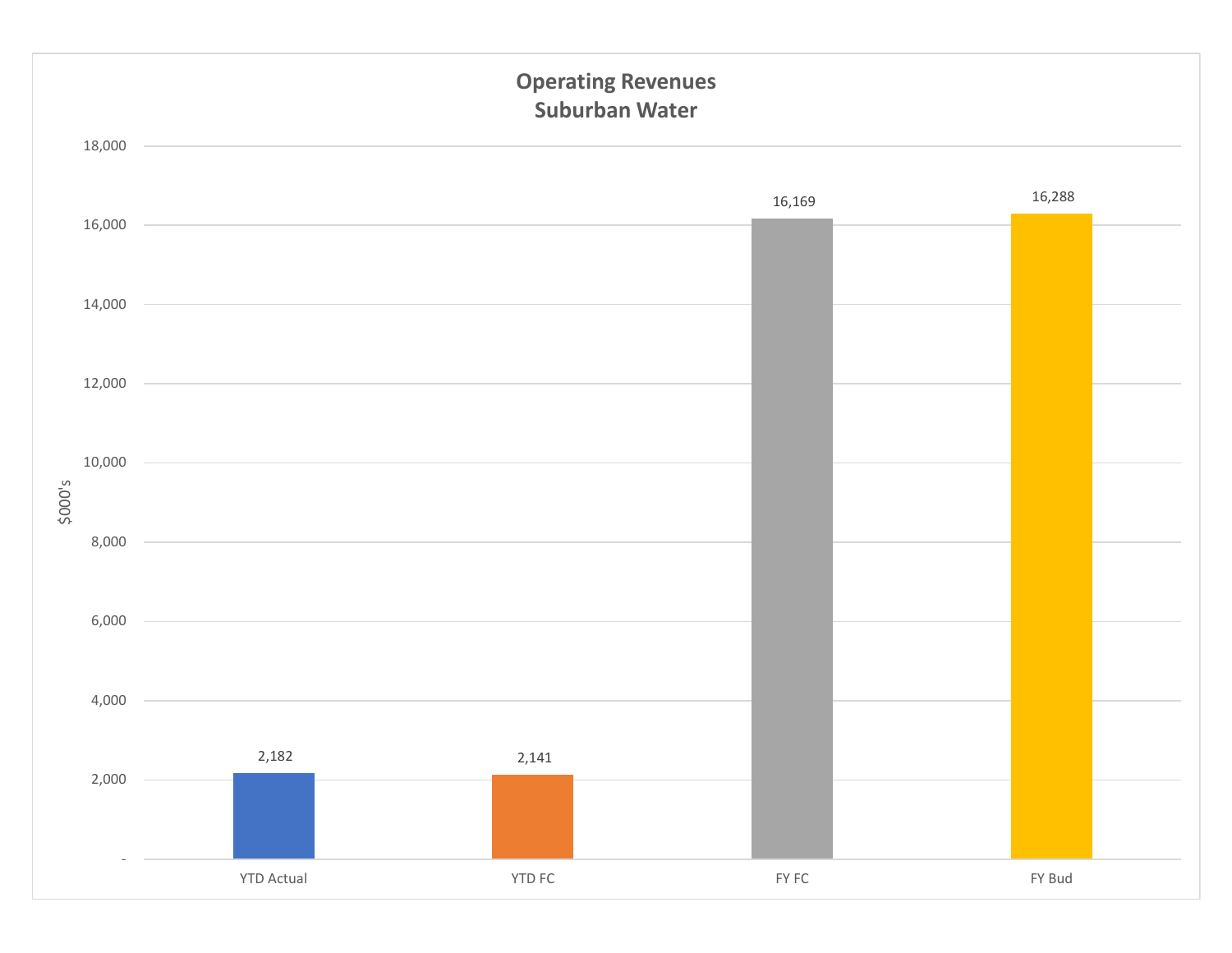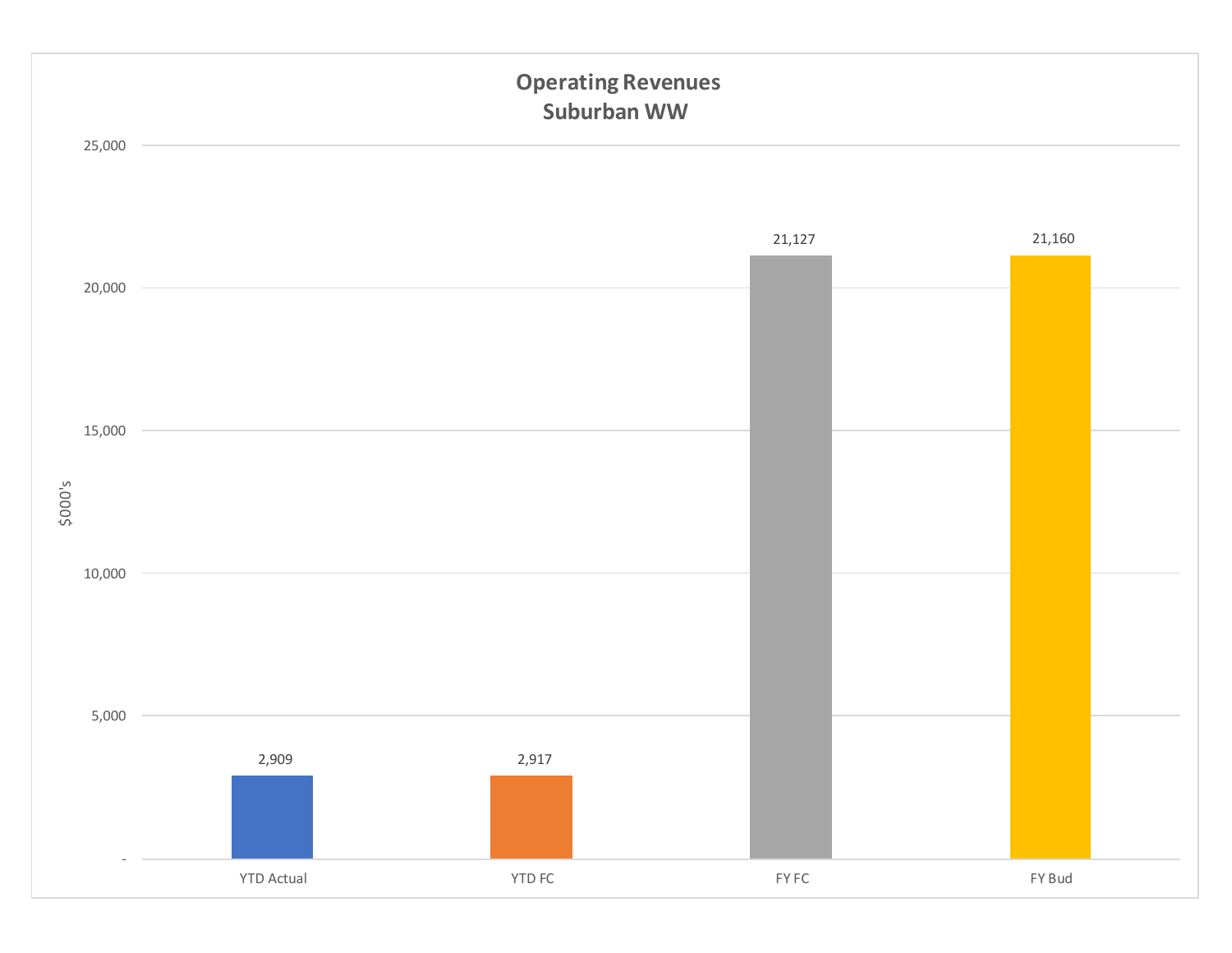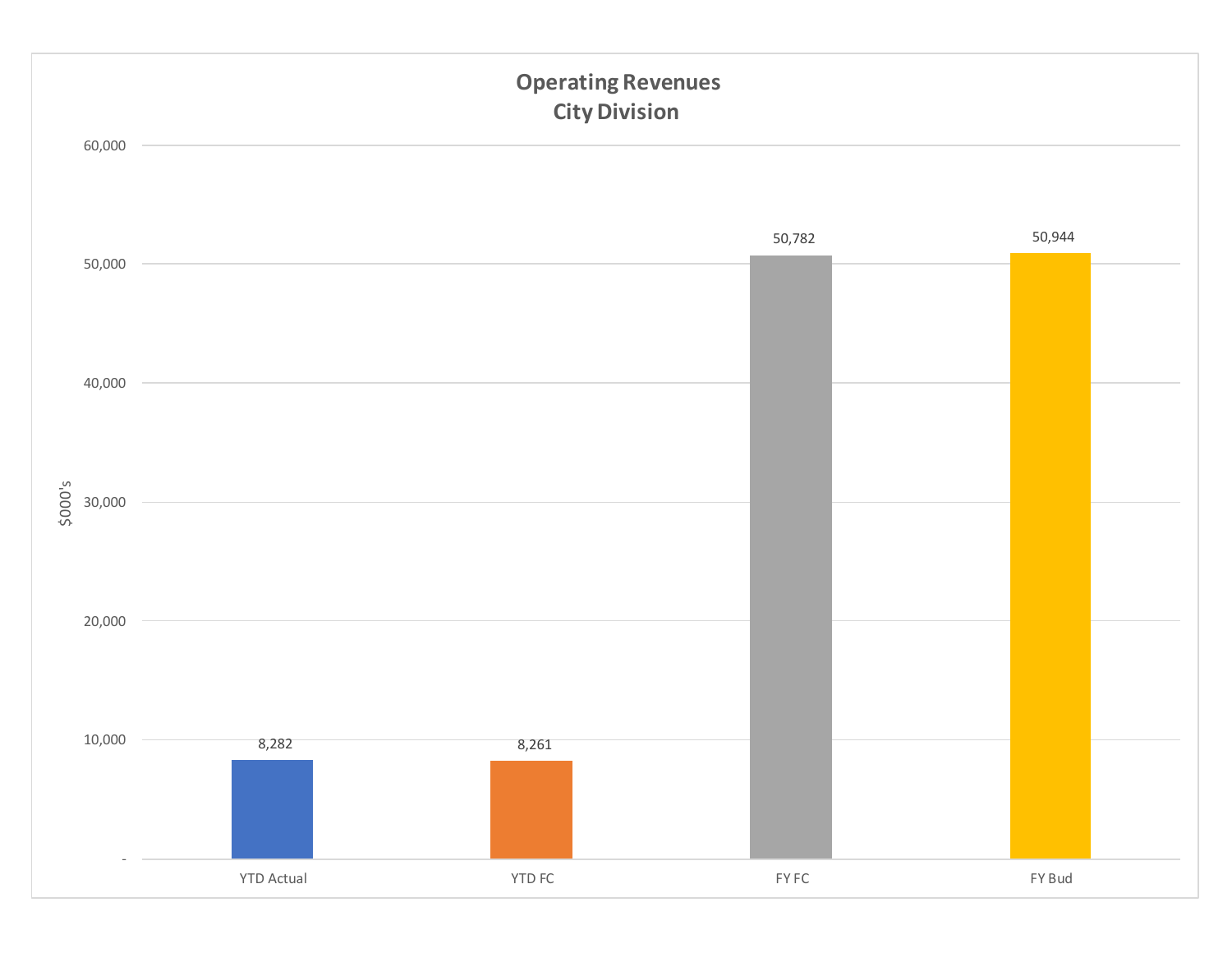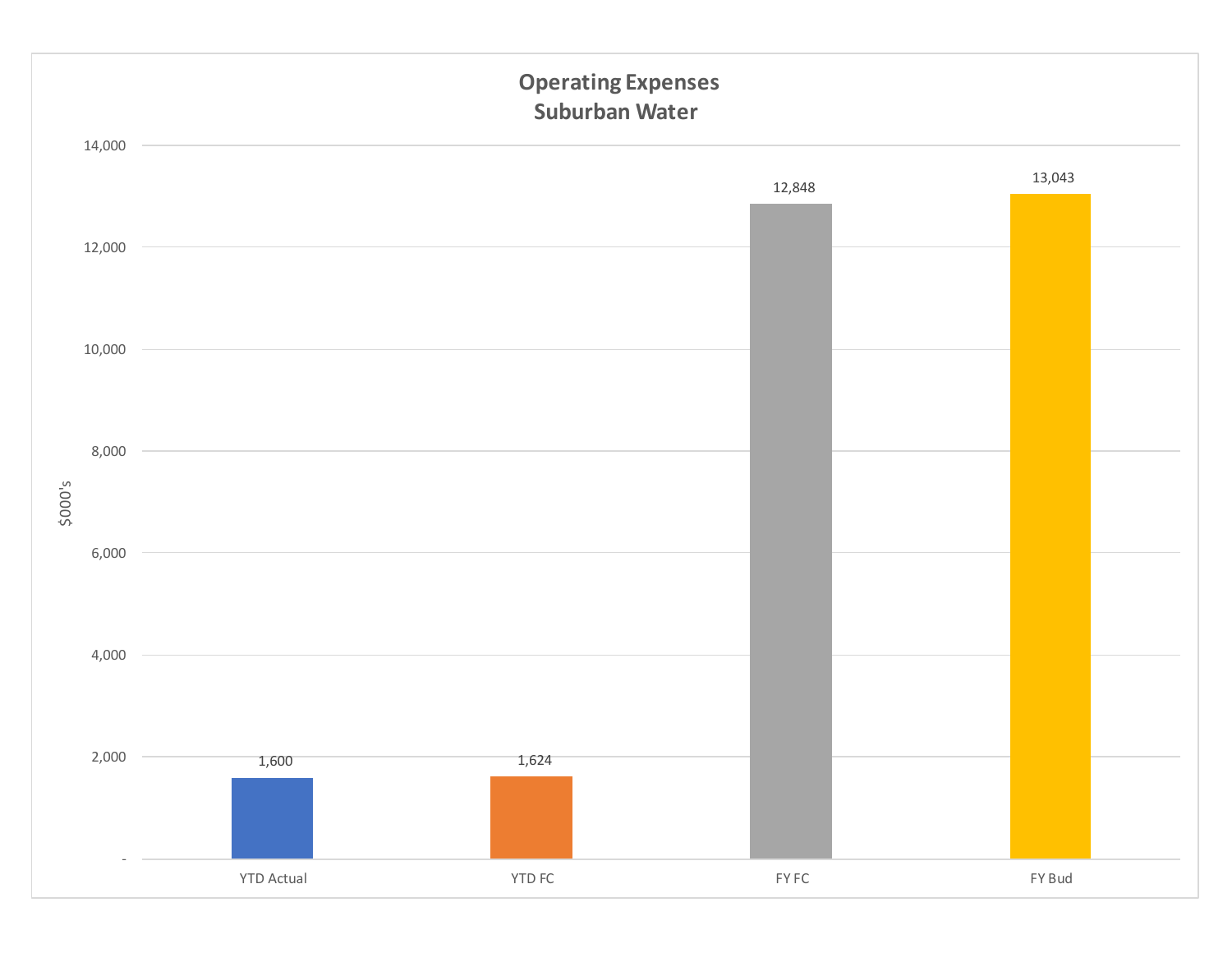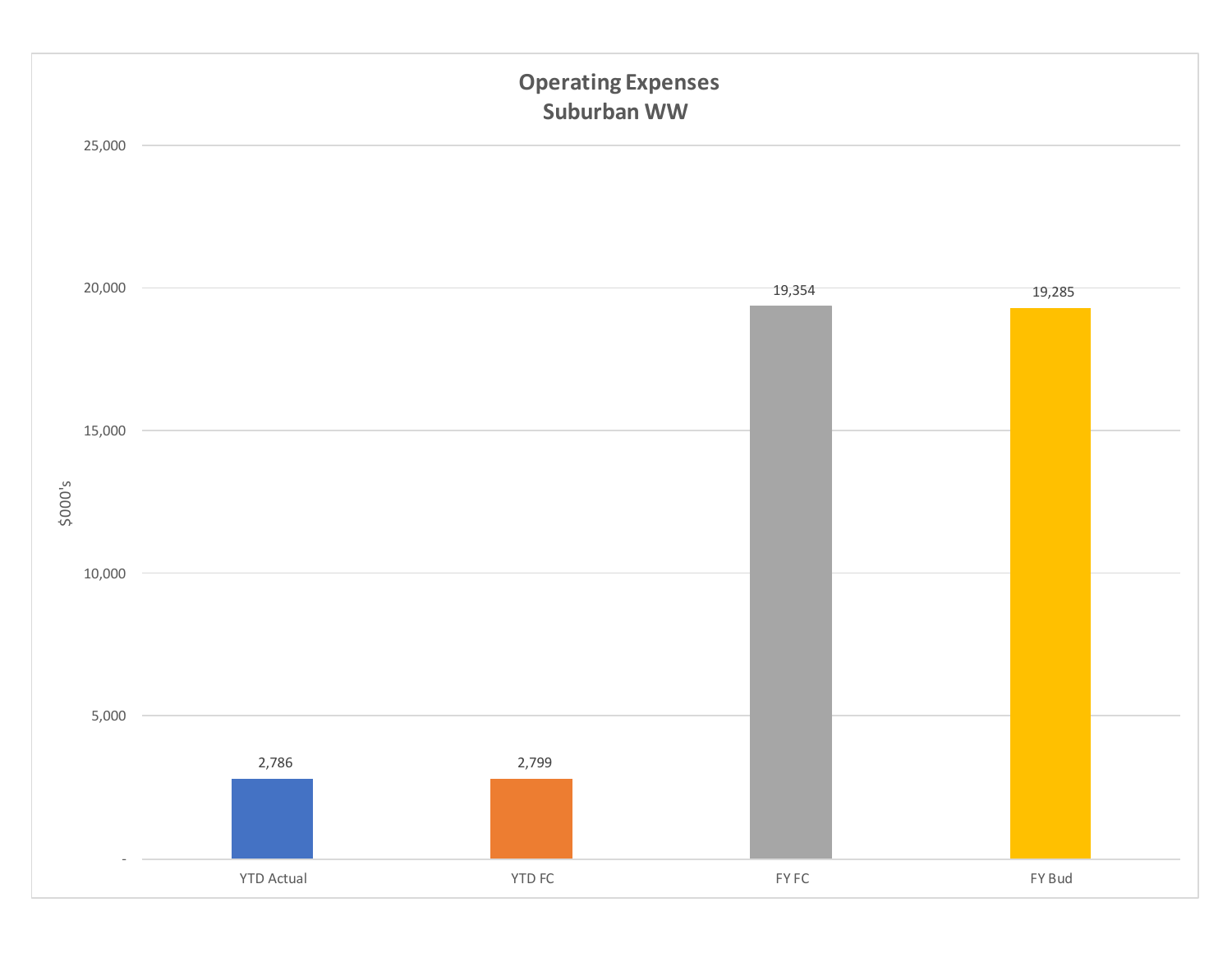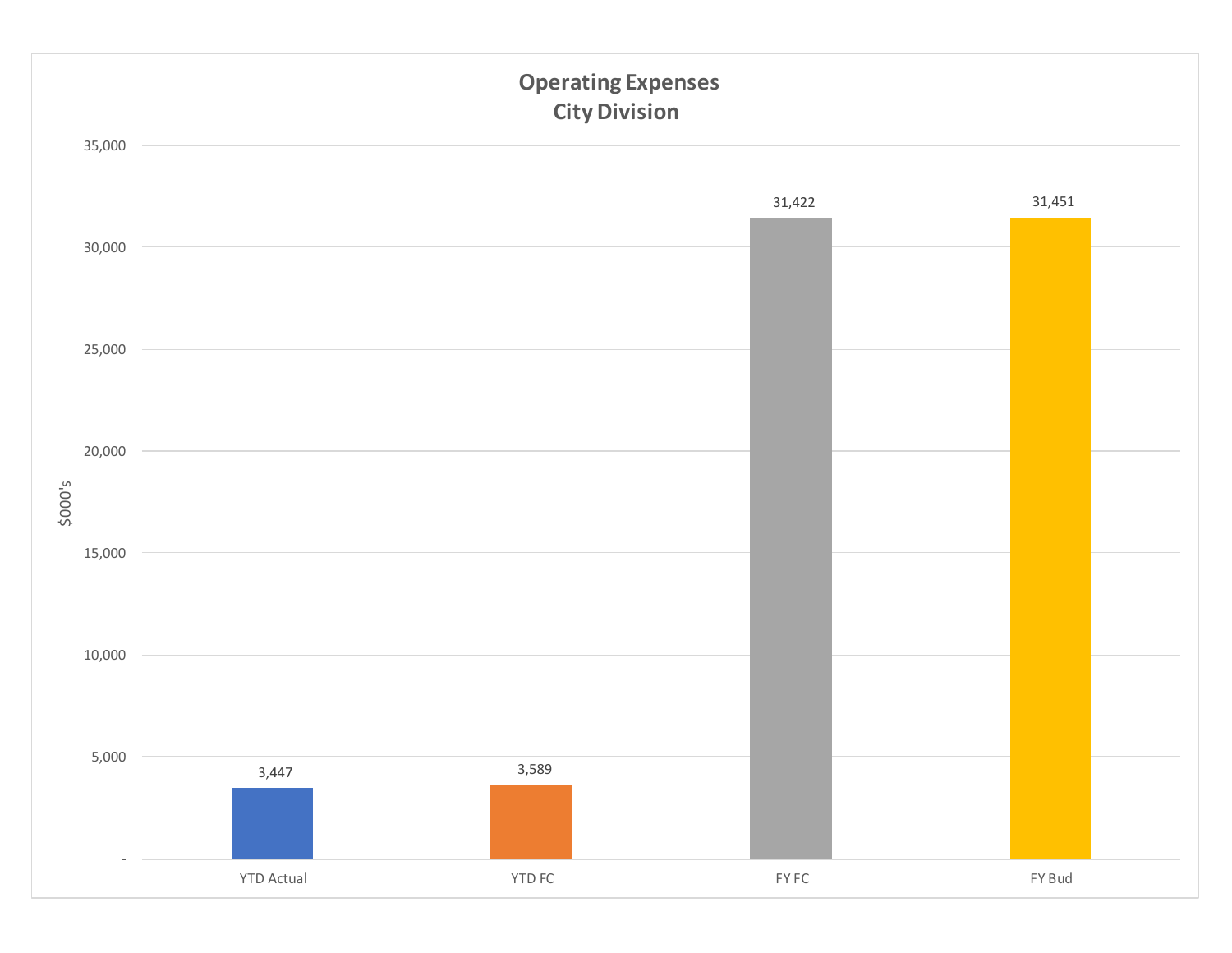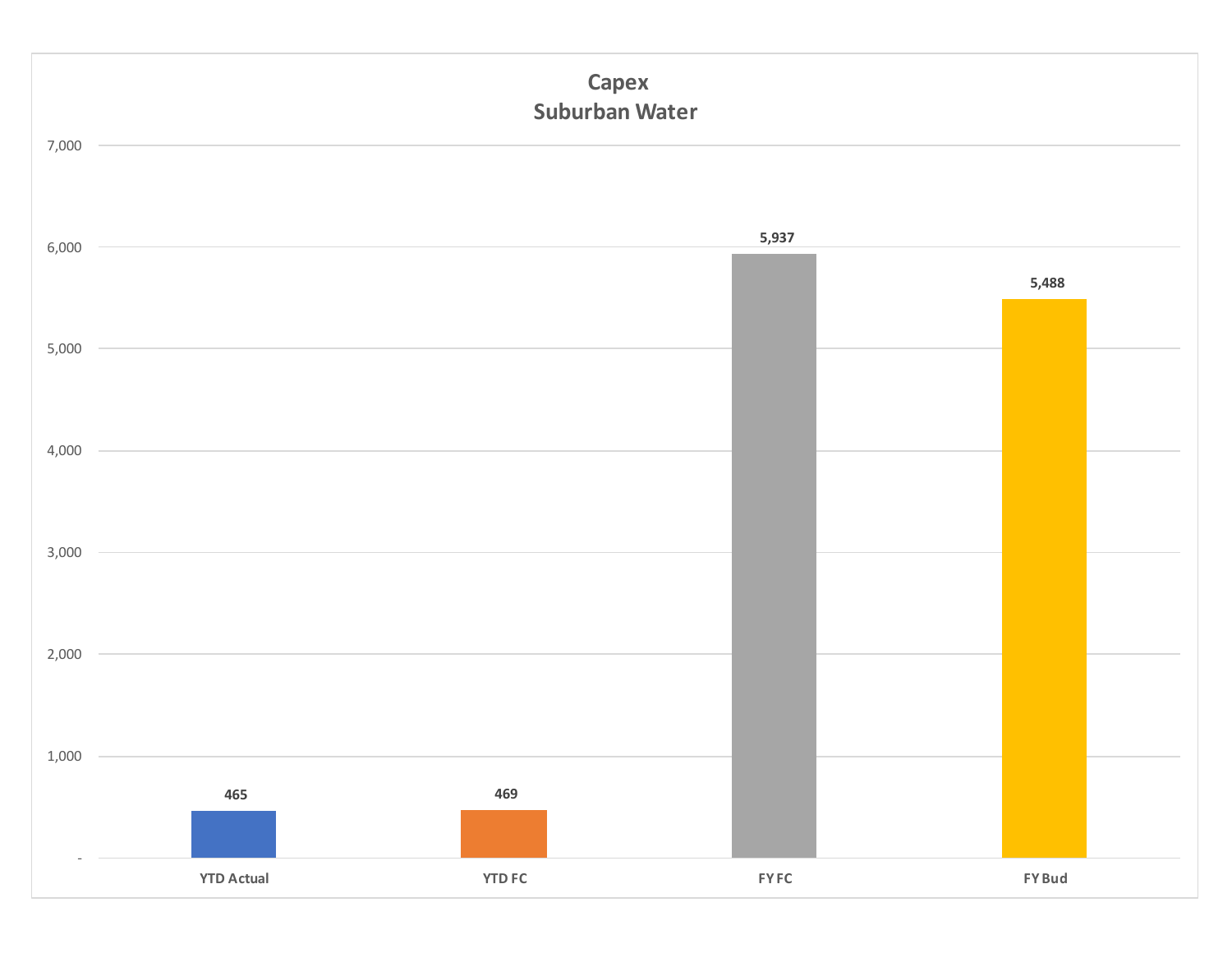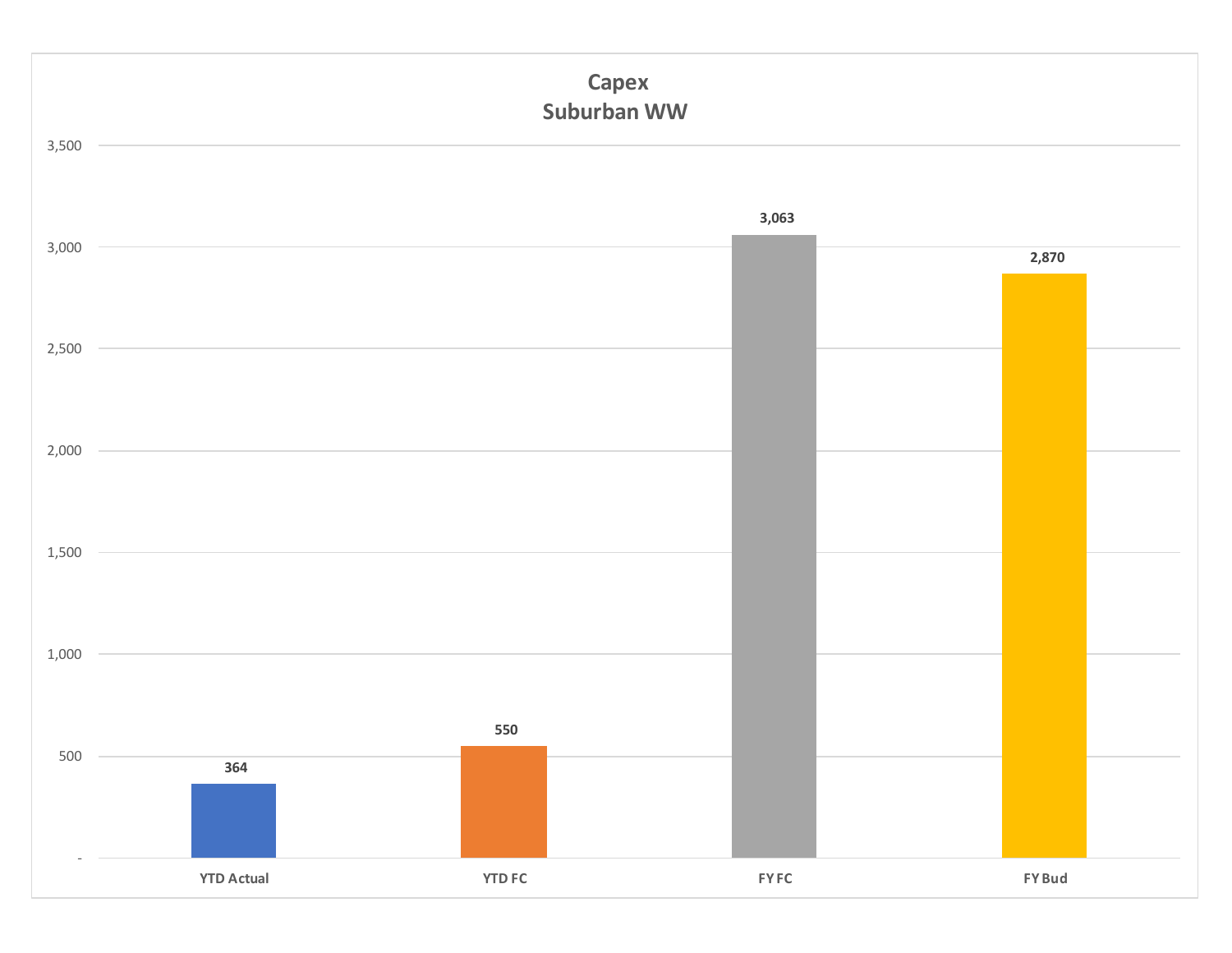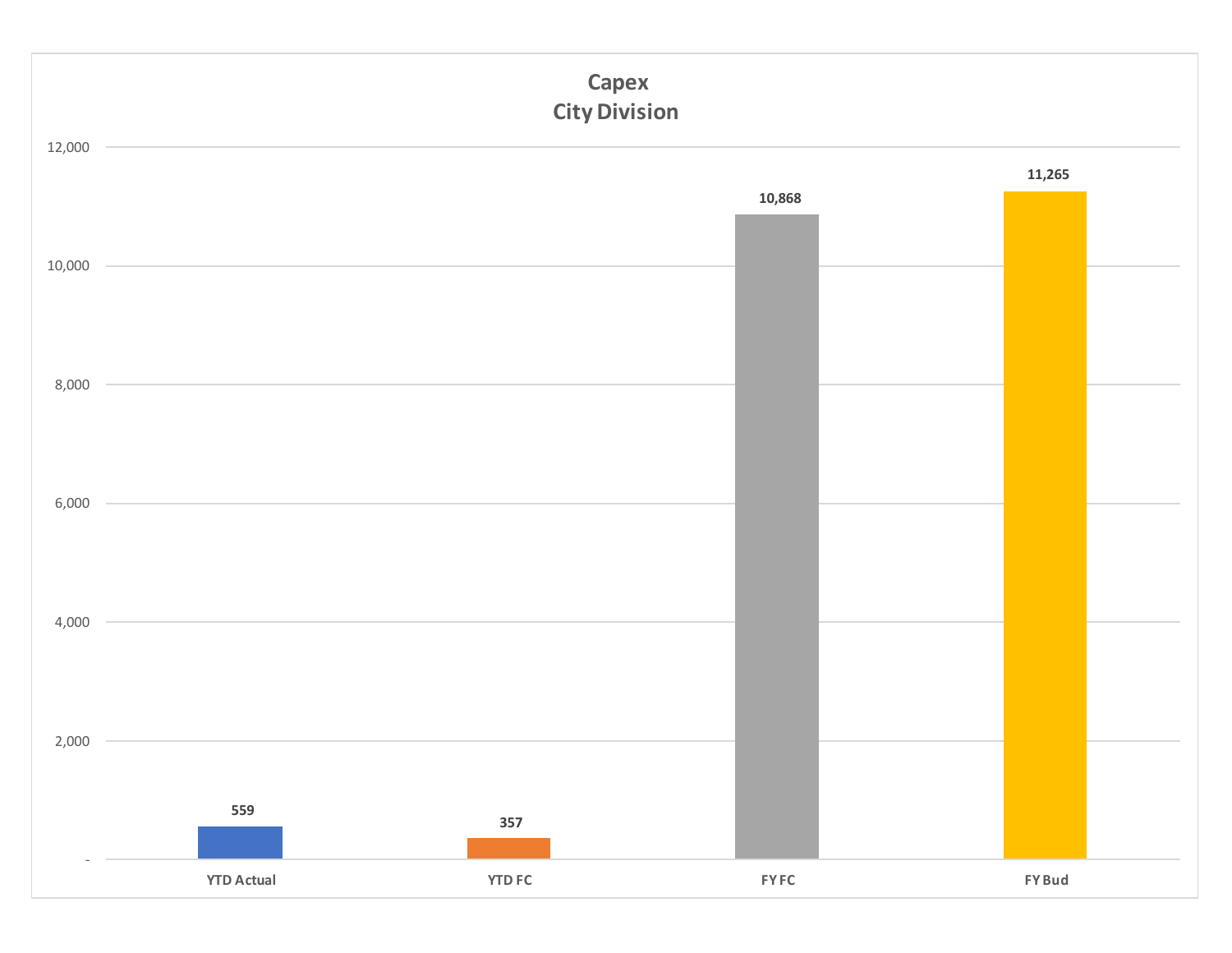## FORECAST VARIANCE SUMMARY

|                             | Sub W   | Sub WW | <b>City</b> | <b>LCA</b> |
|-----------------------------|---------|--------|-------------|------------|
|                             |         |        |             |            |
| <b>Net Income</b>           |         |        |             |            |
| <b>Operating Revenues</b>   | 101.9%  | 99.7%  | 100.3%      | 100.4%     |
| <b>Operating Expenses</b>   | 98.5%   | 99.5%  | 96.0%       | 97.8%      |
| Non-Operating Inc/Exp       | 1655.3% | 645.5% | 3.3%        | $-313.0%$  |
| <b>Interest Expense</b>     | 103.4%  | 100.7% | 97.6%       | 98.0%      |
| <b>Cash Flows</b>           |         |        |             |            |
| <b>Cash From Operations</b> | 112.9%  | 102.4% | 134.8%      | 110.5%     |
| Debt Service & Financing    | 200.0%  | 100.3% | #DIV/0!     | 82.0%      |
| Capex                       | 98.9%   | 65.9%  | 166.5%      | 100.8%     |
| Investing & Other           | 1655.3% | 97.1%  | 3.3%        | 95.0%      |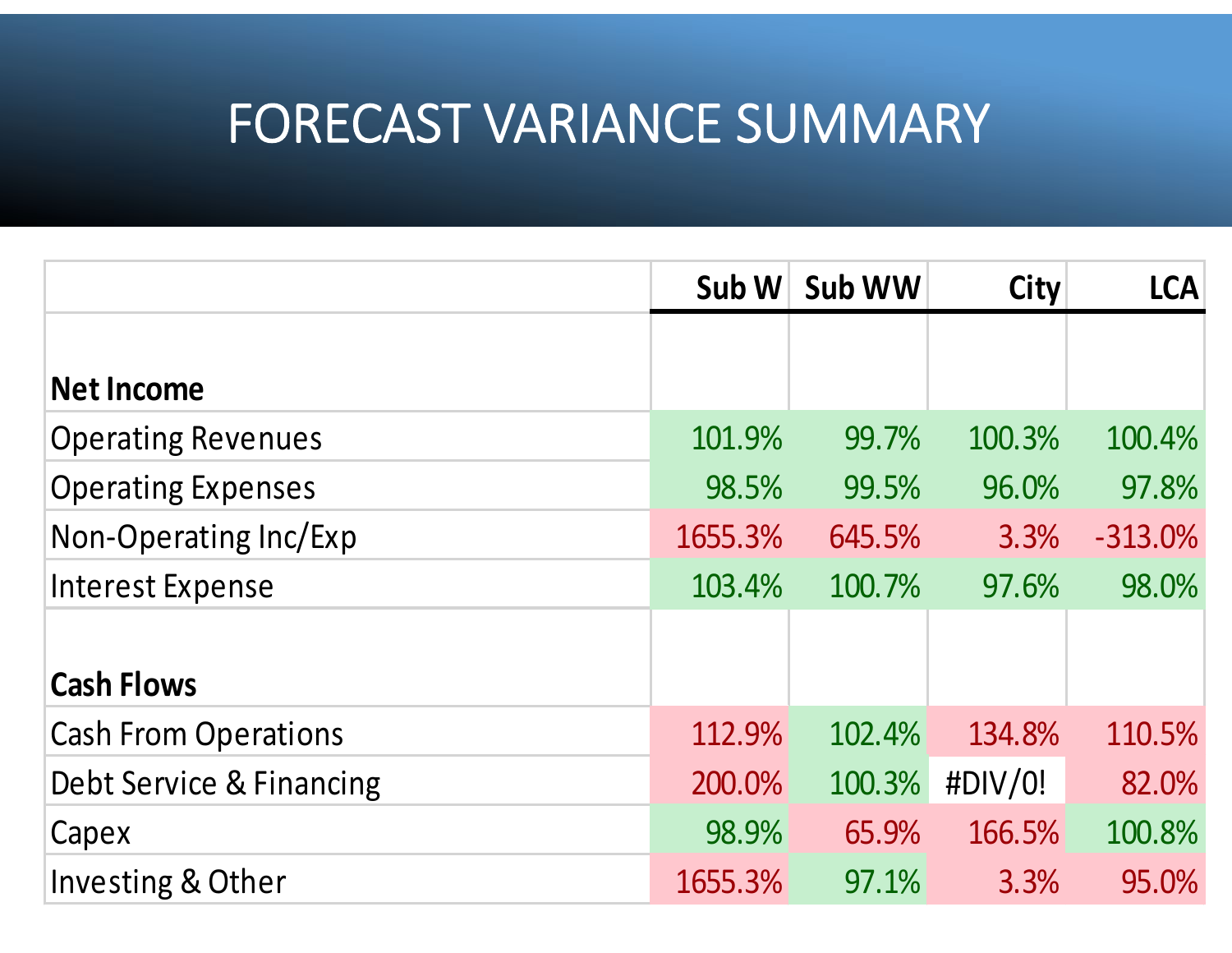#### **MAJOR KPIs**



Measures the profitability of the system. It shows whether the revenues are sufficient to cover the Operating Expenses including Depreciation FORMULA: Operating Revenues / Operating Expenses (including Depreciation)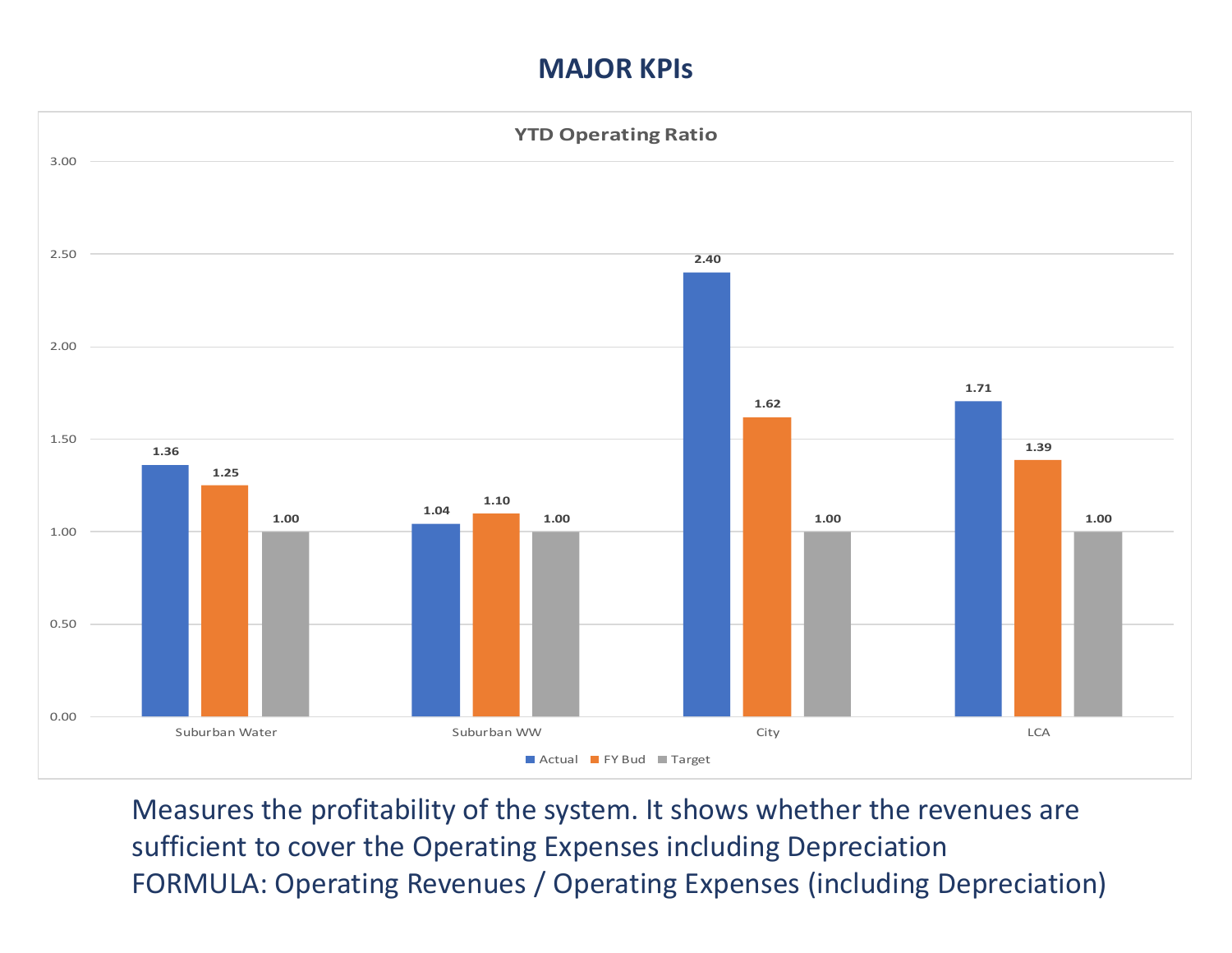#### **MAJOR KPIs**



This measures whether the revenues are sufficient to cover the Operating Expenses excluding Depreciation FORMULA: Operating Revenues / Operating Expenses (excluding Depreciation)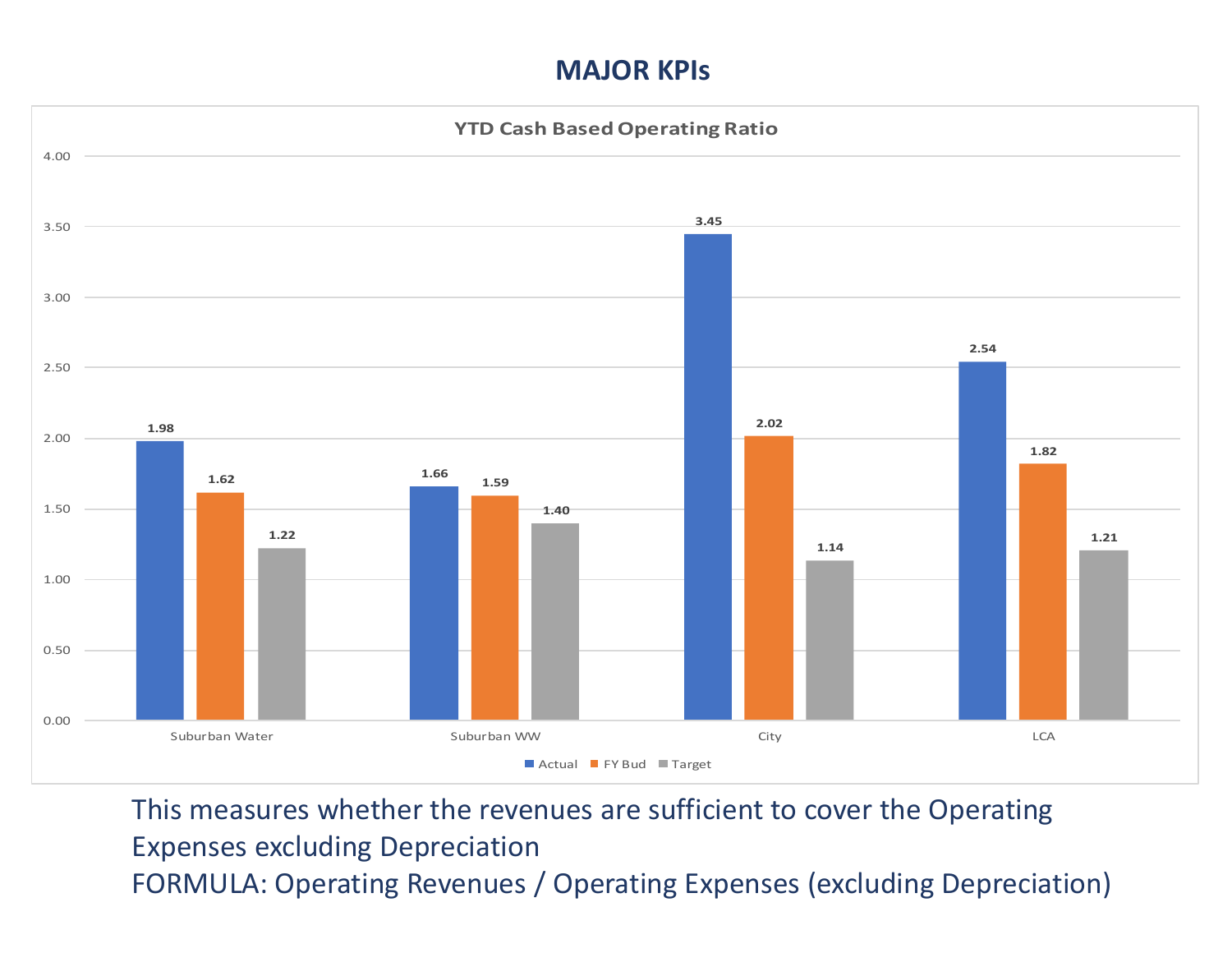#### **MAJOR KPIs**



This measures the ability to pay debt service FORMULA: Net Cash Before Debt Service / Debt Service